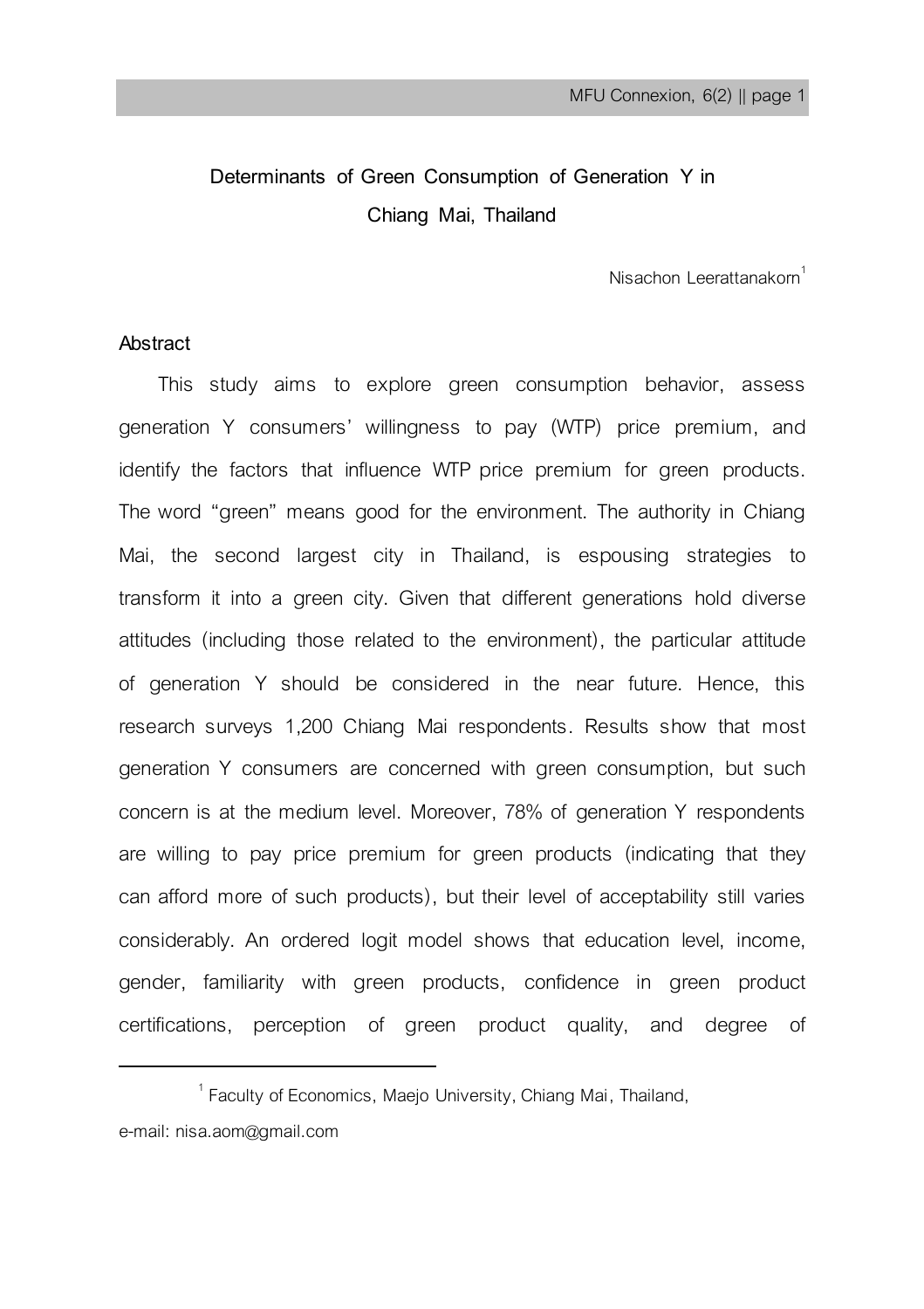environmental concern significantly affect WTP price premium for green commodities.

**Keywords**: Green Consumer / Green Consumption / Generation Y / Willingness to pay

## **บทคัดย่อ**

การศึกษาชิ้นนี้มีวัตถุประสงค์ในการค้นหาพฤติกรรมการบริโภคสินค้าสีเขียว ระดับความเต็มใจจะจ่าย Price premium และปัจจัยกำหนดความเต็มใจจะจ่าย ส าหรับสินค้าสีเขียวของผู้บริโภคเจนเนอรเรชั่นวาย (Generation Y) หรือเจนวาย ใน จังหวัดเชียงใหม่ ซึ่งเป็นจังหวัดที่ใหญ่เป็นล าดับสองของประเทศไทย อีกทั้งยังวาง นโยบายเป็นเมืองสีเขียวในอนาคตอีกด้วย เนื่องจากผู้บริโภคในแต่ละรุ่น (Generation) ต่างมีพฤติกรรมการบริโภคที่แตกต่างกัน และในอนาคตผู้บริโภคในกล่มเจนวาย จะเป็นกล่มที่มีอิทธิพลในการกำหนดทิศทางการผลิตและการบริโภคของสังคม การศึกษาครั้งนี้เก็บแบบสอบถามจากผู้บริโภคเจนวายจำนวน 1,200 คน ผลการศึกษา แสดงให้เห็นว่า ผู้บริโภคเจนวายมีการบริโภคสินค้าสีเขียว แต่มีความถี่ในการบริโภคใน ระดับต่ำ นอกจากนั้นการศึกษายังพบว่า 78% ของกลุ่มตัวอย่างมีความเต็มใจจะจ่าย ้สำหรับสินค้าสีเขียว แสดงให้เห็นว่าผ้บริโภคกล่มนี้แท้จริงแล้วมีความสามารถในการ จ่าย แต่ระดับของการยอมรับในสินค้าประเภทนี้ยังมีไม่สูงมากนัก แบบจำลอง Ordered Logitแสดงให้เห็นว่า ระดับการศึกษา รายได้ เพศ การรู้จักสินค้าสีเขียว ความมั่นใจในตรารับรอง ทัศนคติเกี่ยวกับคุณภาพของสินค้าสีเขียว และความวิตก กังวลถึงปัญหาสิ่งแวดล้อม เป็นปัจจัยที่มีอิทธิพลในการกำหนดความเต็มใจจ่าย สำหรับสิบค้าสีเขียว

**ค ำส ำคัญ**: ผู้บริโภคสีเขียว/ การบริโภคสีเขียว/ เจนเนอรเรชั่นวาย / ความเต็มใจจ่าย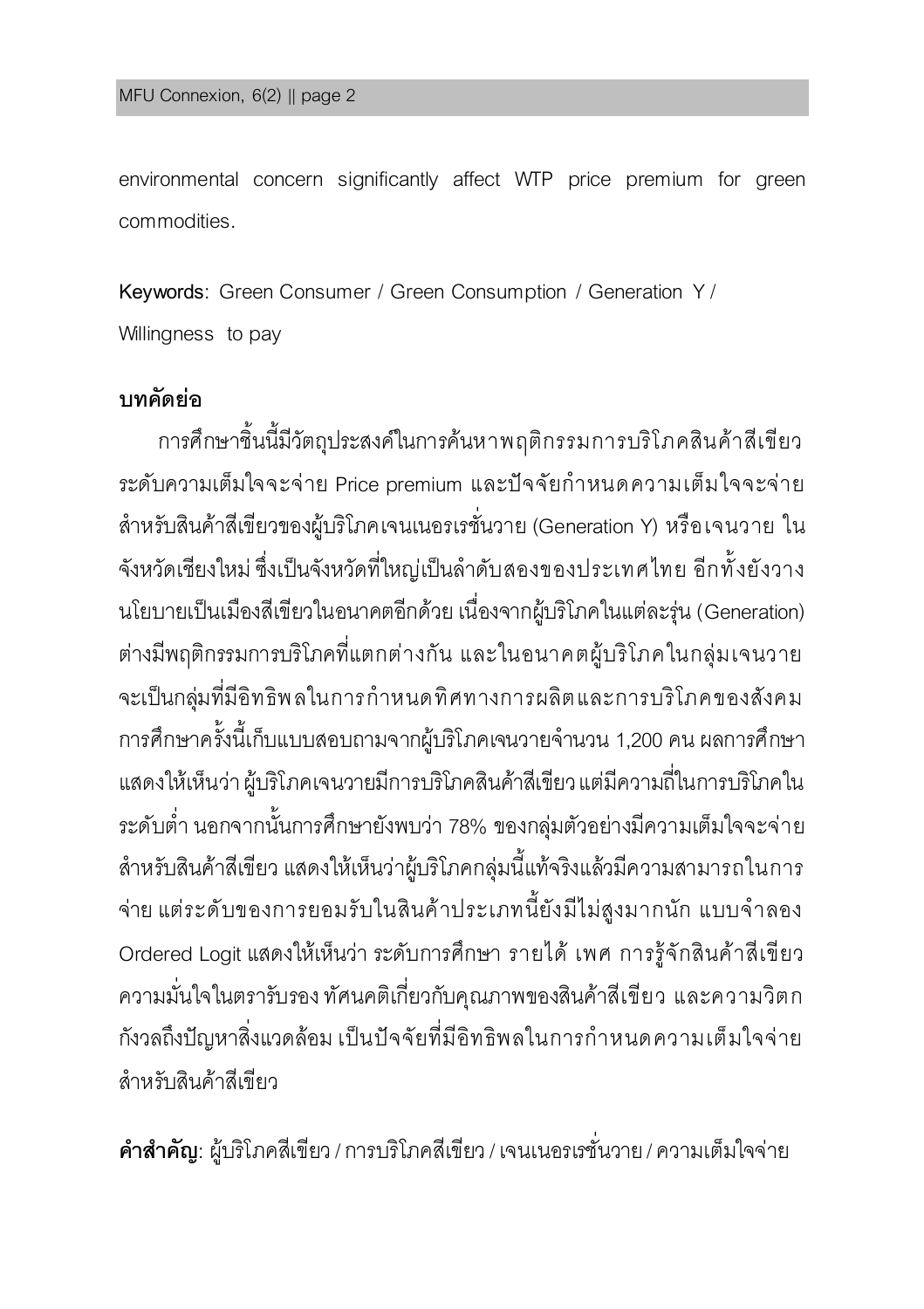### **Introduction**

Environmental problems including climate change, global warming, air pollution, waste disposal, and deforestation have garnered international attention over the past decades. This situation is true not only for governments or international institutions, but also for all people around the world. The effect is significant especially for the demand for "green products."

"Green" often refers to products, services, or practices that allow for economic development while promoting conservation for future generations. Suciarto et al. (2015) claimed that green products are less harmful to the environment, in other words, they are environmentally friendly products. From a business perspective, Ottman (1997) referred to green products as commodities that protect or enhance the natural environment by conserving energy and/or resources while reducing or eliminating the use of toxic agents, pollution, and waste.

Consumers of green products are called "green consumers." Despite the low number of green consumers compared with overall consumers, they have high purchasing power and their ranks continuously and significantly increase. Subsequently, the business segment of the world economy classified as the eco-industry or the green industry has grown dramatically.

A global survey in 2014 reported that 55% of consumers across 60 countries were willing to pay higher prices for goods from environmentally conscious companies. Organic food sales increased from 3.4 billion USD in 1997 to 35 billion USD in 2014, and growth is expected to continue strongly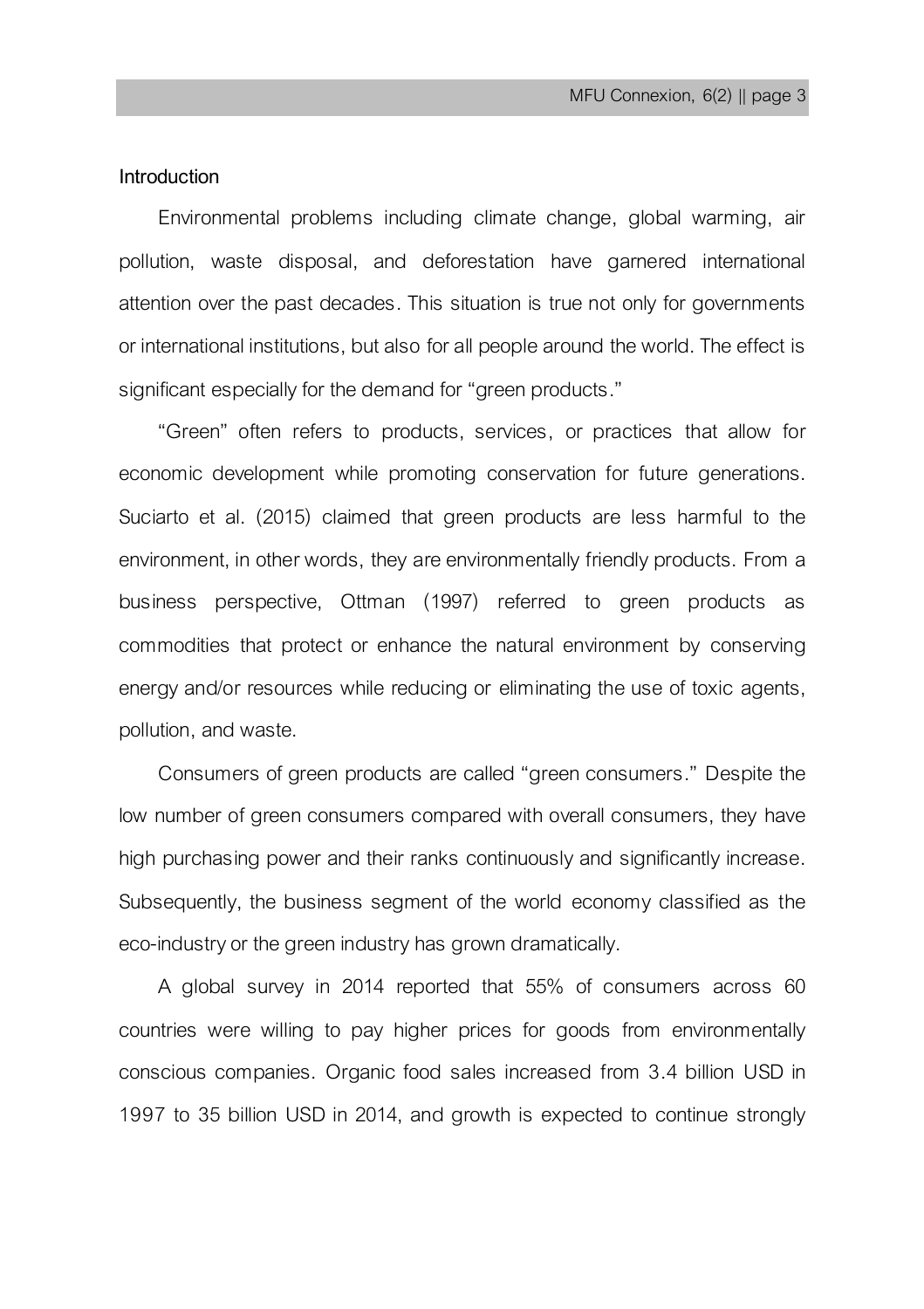until 2018 (Sena, 2016). Moreover, the international trade value of green products was approximated at 500 million USD in 2008 (Berry, 2007). A survey by AirDye (2011) revealed that green product demand in 2009 increased by 15% from the previous year, while two-thirds of green product consumption remained constant despite the impact of the economic downturn on consumers. In Thailand, many consumers have increased their demand for green products. A Kasikorn Research Center report in 2013 showed that overall market value of goods for green Thai consumers was approximately 126 trillion Thai Baht (Komchadluek, 2013).

Green products help people protect and sustain the environment. Thus, a clear understanding of green consumption behavior should be explored. Such investigation should examine the underlying motivation for purchasing green products and how successful marketing strategies corresponding to consumer demand can be implemented. Furthermore, different generations of consumers differ by green consumer pattern and motivation, as every generation has its own characteristics (Ordun, 2015). In this study, we focus on generation Y consumers.

Generation Y is the demographic group of individuals born between 1980 and 1994 (Kumar and Lim, 2008). They live in the digital era, have high education (Broadbridge et al., 2007), and have preferences and characteristics that are very different from their predecessors (Talbott, 2012). Generation Y also has more income and higher purchasing power compared with other generations (Morton, 2002; Cui et al., 2003). Apart from income, generation Y also has a high population. In Thailand, the current population pyramid indicates that generation Y will become the main cohort by 2020. Finally,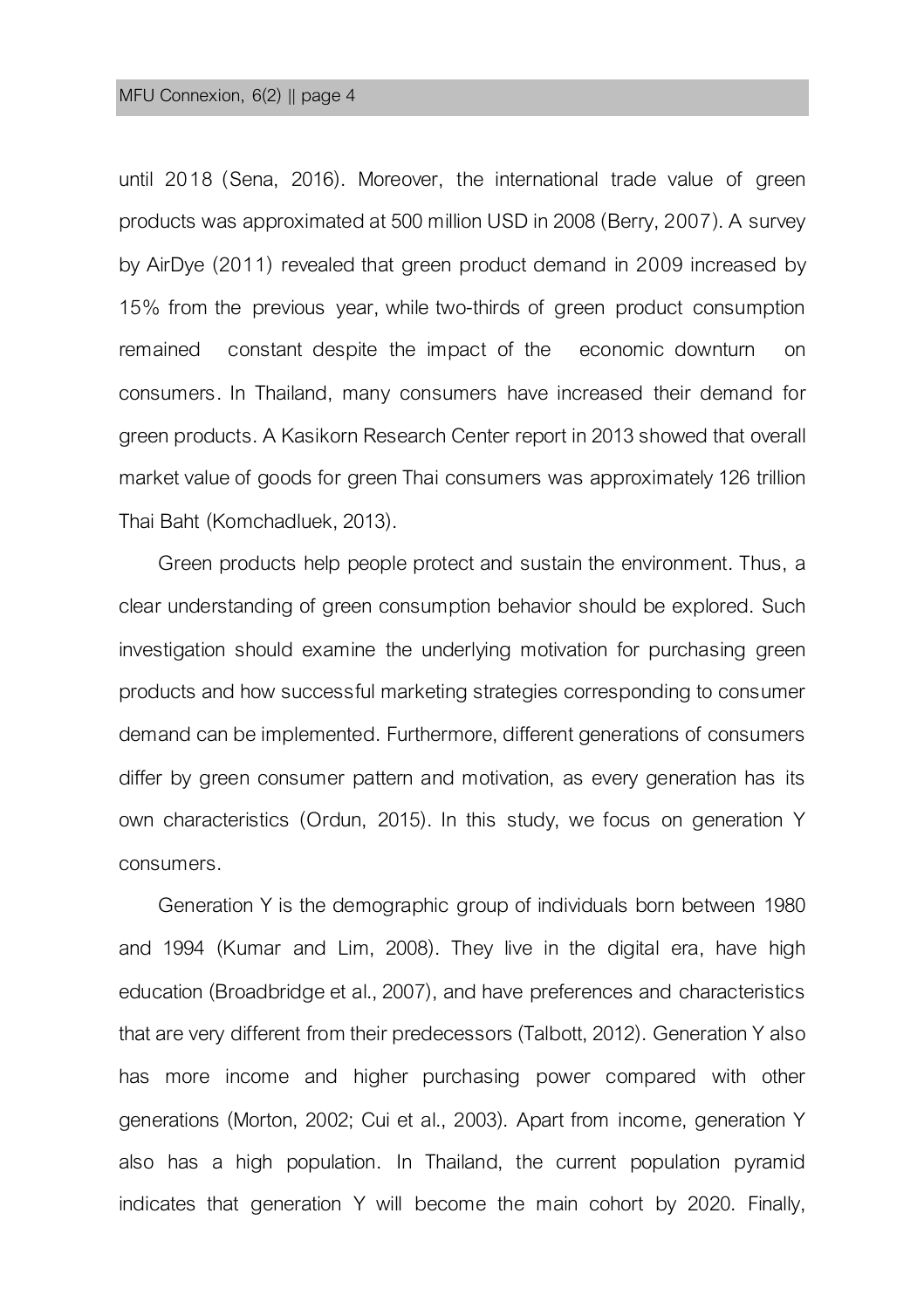members of generation Y are expected to lead consumption trends and dominate future society.

Scant empirical studies exist on the consumption behavior of generation Y, and this situation is a factor in the failure of Thailand's domestic green market. Thus, the present study explores green consumption behavior by focusing on a pilot project on generation Y of Chiang Mai. As the largest province in northern Thailand, Chiang Mai is also one of the flagship provinces supported by the Thai government, hence its selection for this study.

This study aims to explore green consumption behavior, assess generation Y consumers' willingness to pay (WTP) price premium, and identify the factors that influence WTP price premium for green products. In this study, the term "green" specifically means "good for the environment."

### **Methodology**

WTP refers to the maximum price at which a consumer will buy a product; thus, WTP also corresponds to the standard economic view of consumer reservation price. In the present study, WTP suggests the extent to which people can voluntarily accept green products. A higher WTP indicates higher environmental concern. Several approaches exist for measuring consumer WTP, and conducting surveys is one of the widely accepted methods.

This study applies ordered logit regression to analyze the determinants of WTP price premium. Independent variables were derived from review of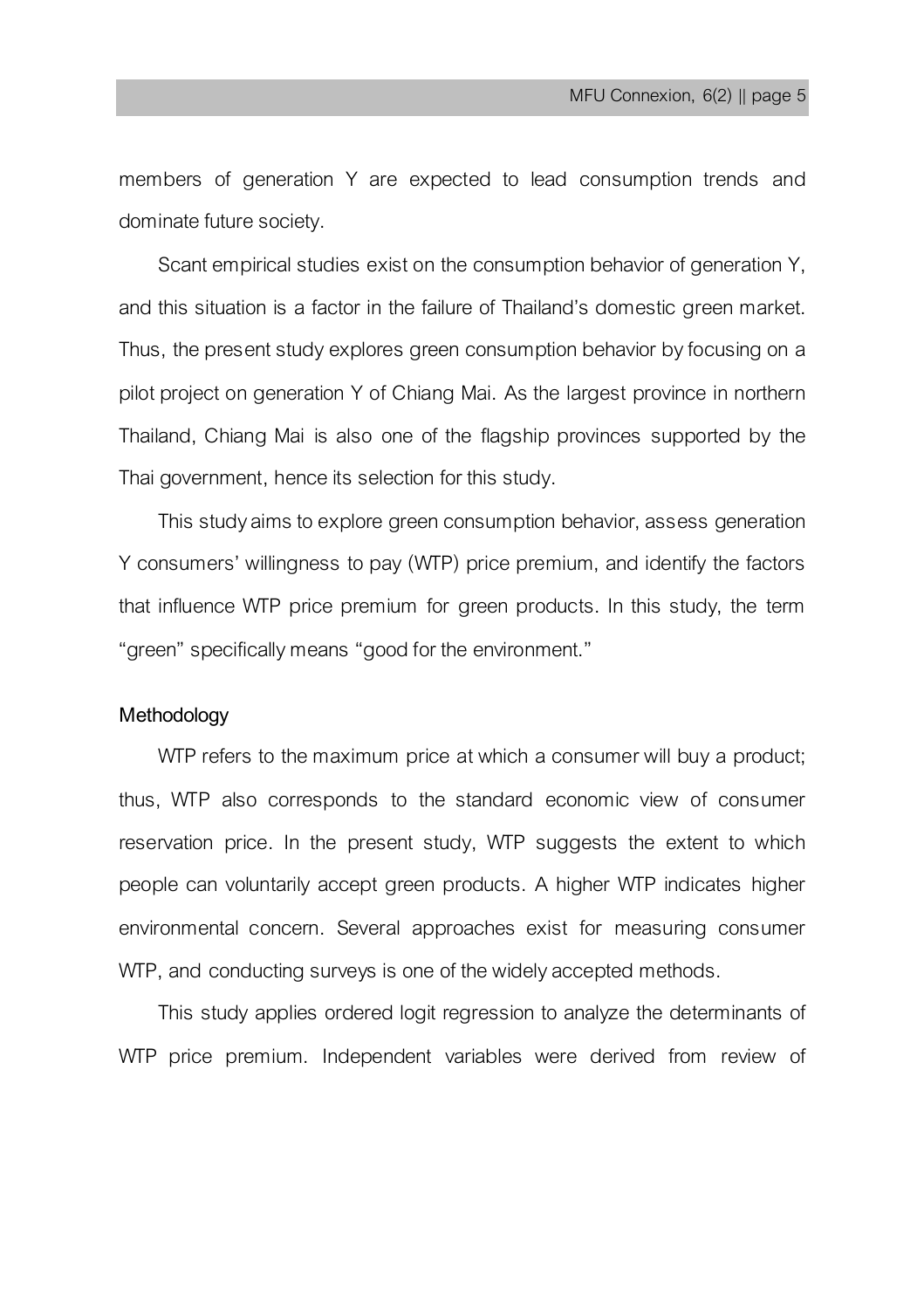literature. The standard ordered logit method is applied to estimate the overall effects of independent variables.

Respondents from Amphoe Meaung comprise 36.21% of total respondents; Amphoe Mae Rim, 20.04%; Amphoe San Sai, 17.91%; Amphoe Saraphi, 14.71%; and Amphoe Hang Dong, 11.13%. Table 1 presents a summary of the main characteristics of the respondents.

| Characteristic |                       | Percent | Characteristic         |             | Percent   |
|----------------|-----------------------|---------|------------------------|-------------|-----------|
|                | Male                  | 34.24%  | Age                    | Average age | 28.03     |
|                |                       |         |                        |             | Years old |
| Sex            | Female                | 63.44%  |                        | Single      | 63.08%    |
|                | Transsexual           | 2.32%   | Marriage               | Married     | 33.24%    |
|                |                       |         |                        | Others      | 3.68%     |
|                | Government            | 18.01%  |                        | Under       | 10.84%    |
|                | officer               |         |                        | diploma     |           |
|                | <b>Business owner</b> | 23.72%  |                        | Diploma     | 7.78%     |
|                | Employee              | 29.53%  |                        | Bachelor's  | 75.57%    |
| Occupation     |                       |         | <b>Education Level</b> | degree      |           |
|                | Retried/              | 1.06%   |                        | Higher than | 5.81%     |
|                | House wife            |         |                        | Bachelor's  |           |
|                | Student               | 22.75%  |                        | degree      |           |
|                | Others                | 4.93%   |                        |             |           |

**Table 1** Characteristics of the Sample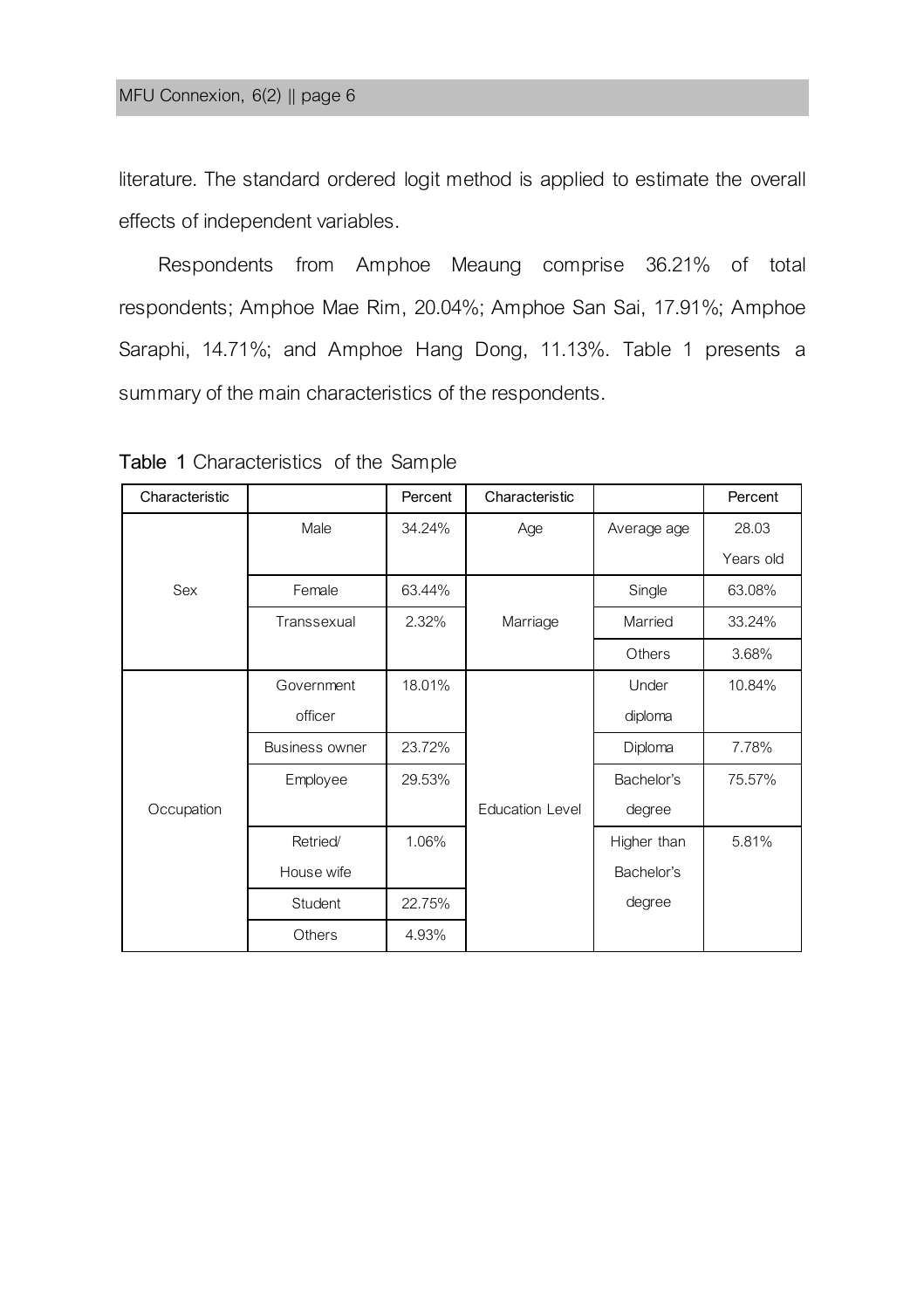| Characteristic      |                   | Percent | Characteristic |            | Percent |
|---------------------|-------------------|---------|----------------|------------|---------|
|                     | $<$ 15,000 THB    | 3.19%   |                | < 15,000   | 36.50%  |
|                     |                   |         |                | <b>THB</b> |         |
|                     | $15,000 - 35,000$ | 25.56%  |                | $15,000 -$ | 43.66%  |
| Household<br>Income | <b>THB</b>        |         |                | 25,000 THB |         |
|                     | $35,001 - 50,000$ | 36.69%  | Income         | $25.001 -$ | 15.30%  |
|                     | <b>THB</b>        |         |                | 35,000 THB |         |
|                     | $50.001 -$        | 25.85%  |                | > 35,000   | 4.54%   |
|                     | 100,000 THB       |         |                | <b>THB</b> |         |
|                     | > 100,000 THB     | 8.71%   |                |            |         |

**Table 1** (continued)

**Source:** Survey

Table 1 shows the descriptive and summary statistics of socioeconomic variables. Among the respondents, results show that655 (63.44%) are female. Average age is 28 years old, whereas bachelor's degree education dominates the respondent group at 75.57%. Moreover, 43.66% of the respondents earn between 15,000 to 25,000 THB monthly, while only 4.54% have a monthly income of more than 35,000 THB.

### **Result**

This segment presents the results of this study in two sections. Section I tackles consumer perception of green products, frequency of green consumption, and environmental concern. Section II highlights the determining factors of WTP price premium for green products.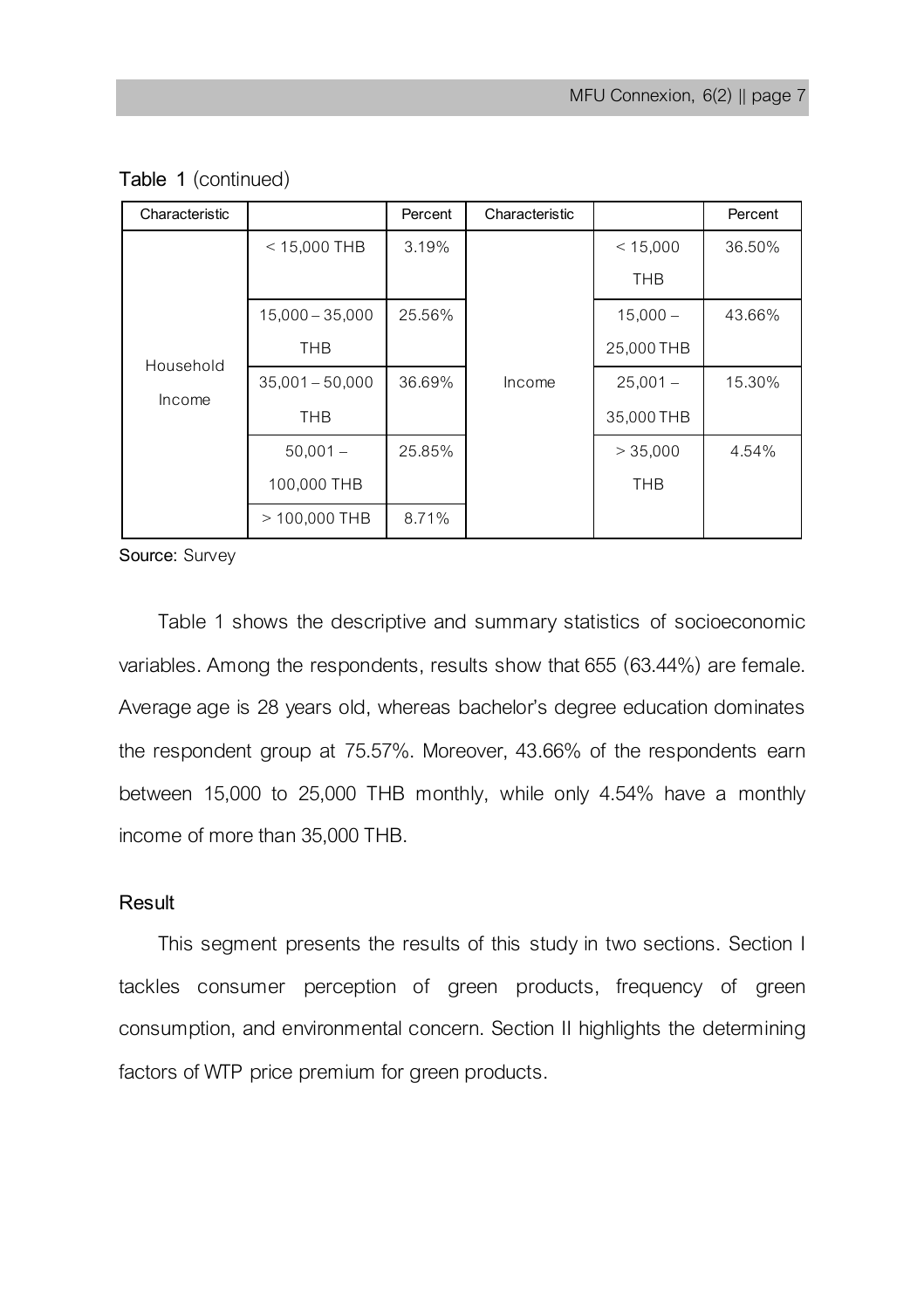**Section I**: Consumers of green products and their environmental concerns 1. Consumer perception of green products

To evaluate generation Y respondents' perception of green products, the following questions were asked: "Are you familiar with green products?" and "Do you have confidence in green product certifications, such as green labeling, Q standard certification, the organic Thailand's Brand, and International Federation of Organic Agriculture Movements (IFOAM) certification?"

This study found that 48.65% of generation Y consumers are unsure about which products are green or not. Moreover, half of the respondents do not have confidence in green product certifications (e.g., green labeling, Q standard certification, the organic Thailand's Brand, and IFOAM certification).

Asked to compare the quality of green and non-green products, most of the respondents (57.75%) think that green products are of higher quality, while 36.40% perceive green products as having the same quality as non-green products. Only 5.91% deem green products as having lower quality compared with their counterparts.

2. Frequency of green consumption

To evaluate green consumption patterns, respondents were asked the following questions: "How often have you bought green products in the last three months? Rate as "Never," "Sometimes," "Very often," or "Regularly."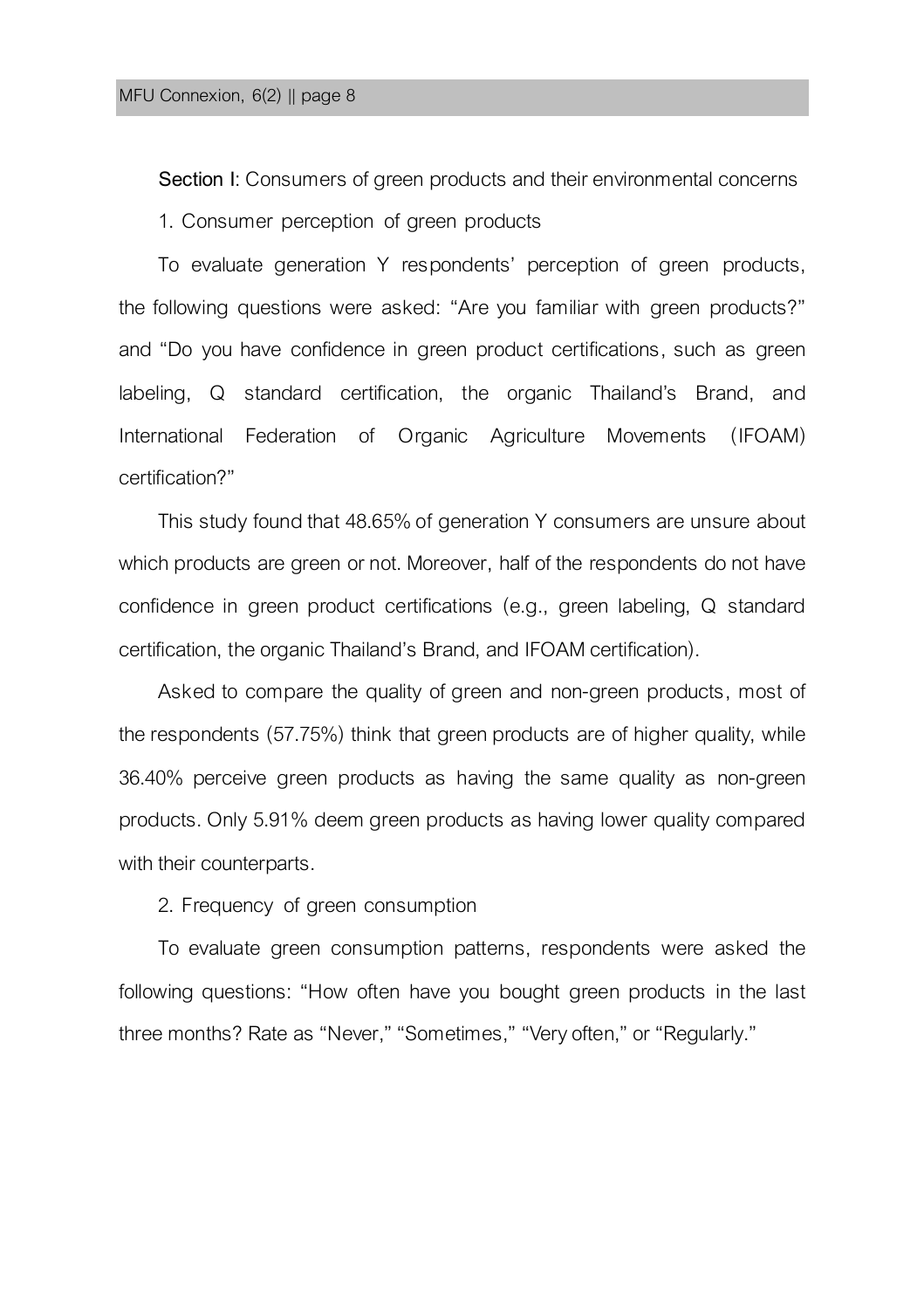| Category of green<br>products | Never       | Sometimes   | Very often  | Regularly   | Mean | <b>SD</b> |
|-------------------------------|-------------|-------------|-------------|-------------|------|-----------|
| 1. Food and drinks,           | 139         | 628         | 204         | 63          | 1.18 | 0.74      |
| e.g., organic food or         | $(13.44\%)$ | $(60.74\%)$ | (19.73%)    | $(6.09\%)$  |      |           |
| Doi Kham pesticide            |             |             |             |             |      |           |
| residue-free                  |             |             |             |             |      |           |
| vegetables                    |             |             |             |             |      |           |
| 2. Electronics and            | 169         | 576         | 174         | 115         | 1.23 | 0.85      |
| appliances, e.g., no.         | $(16.34\%)$ | $(55.71\%)$ | $(16.83\%)$ | $(11.12\%)$ |      |           |
| 5 energy-saving               |             |             |             |             |      |           |
| light bulb                    |             |             |             |             |      |           |
| 3. Healthcare and             | 178         | 529         | 226         | 101         | 1.24 | 0.85      |
| cosmetic products,            | $(17.21\%)$ | (51.16%)    | $(21.86\%)$ | $(9.77\%)$  |      |           |
| e.g., natural                 |             |             |             |             |      |           |
| cosmetics: Skin               |             |             |             |             |      |           |
| Food, Body Shop,              |             |             |             |             |      |           |
| or Oriental Princess          |             |             |             |             |      |           |
| 4. Office equipment,          | 148         | 537         | 260         | 89          | 1.28 | 0.82      |
| e.g., recycled paper          | $(14.31\%)$ | (51.93%)    | (25.15%)    | $(8.61\%)$  |      |           |
| or Idea Green paper           |             |             |             |             |      |           |
| 5. Biodiesel fuel, e.g.,      | 605         | 282         | 119         | 28          | 0.58 | 0.80      |
| <b>B5</b>                     | $(58.51\%)$ | (27.27%)    | $(11.51\%)$ | $(2.71\%)$  |      |           |
| 6. Textile and clothing       | 538         | 383         | 98          | 15          | 0.60 | 0.72      |
|                               | (52.03%)    | (37.04)     | $(9.48\%)$  | $(1.45\%)$  |      |           |
| Average                       |             |             |             |             | 1.02 | 0.79      |

| Table 2 Frequency of green consumption |  |  |  |
|----------------------------------------|--|--|--|
|----------------------------------------|--|--|--|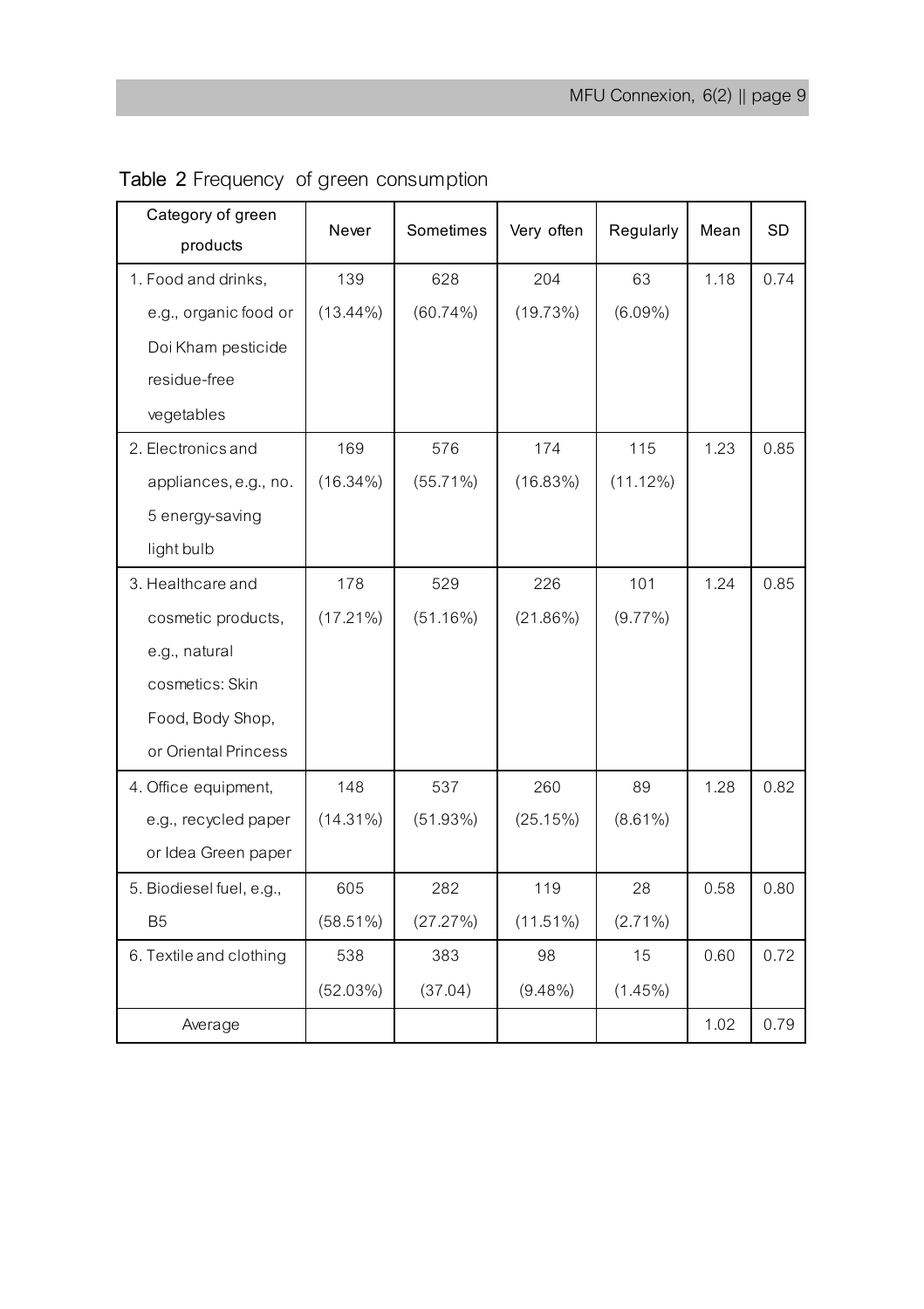From Table 2, most generation Y respondents often use high-intensity green products, but at low frequency (average mean of 1.02 and S.D. of 0.79). The three most popular green product categories are office equipment, electronics and appliance, and healthcare and cosmetics. Products rarely used by respondents include biodiesel fuel and textile and clothing.

3. Environmental concern

To explore the environmental concern of generation Y respondents, seven questions were considered. A Likert-like scale with five agreement– disagreement points was employed, where 1 meant "strongly disagree" and 5 meant "strongly agree."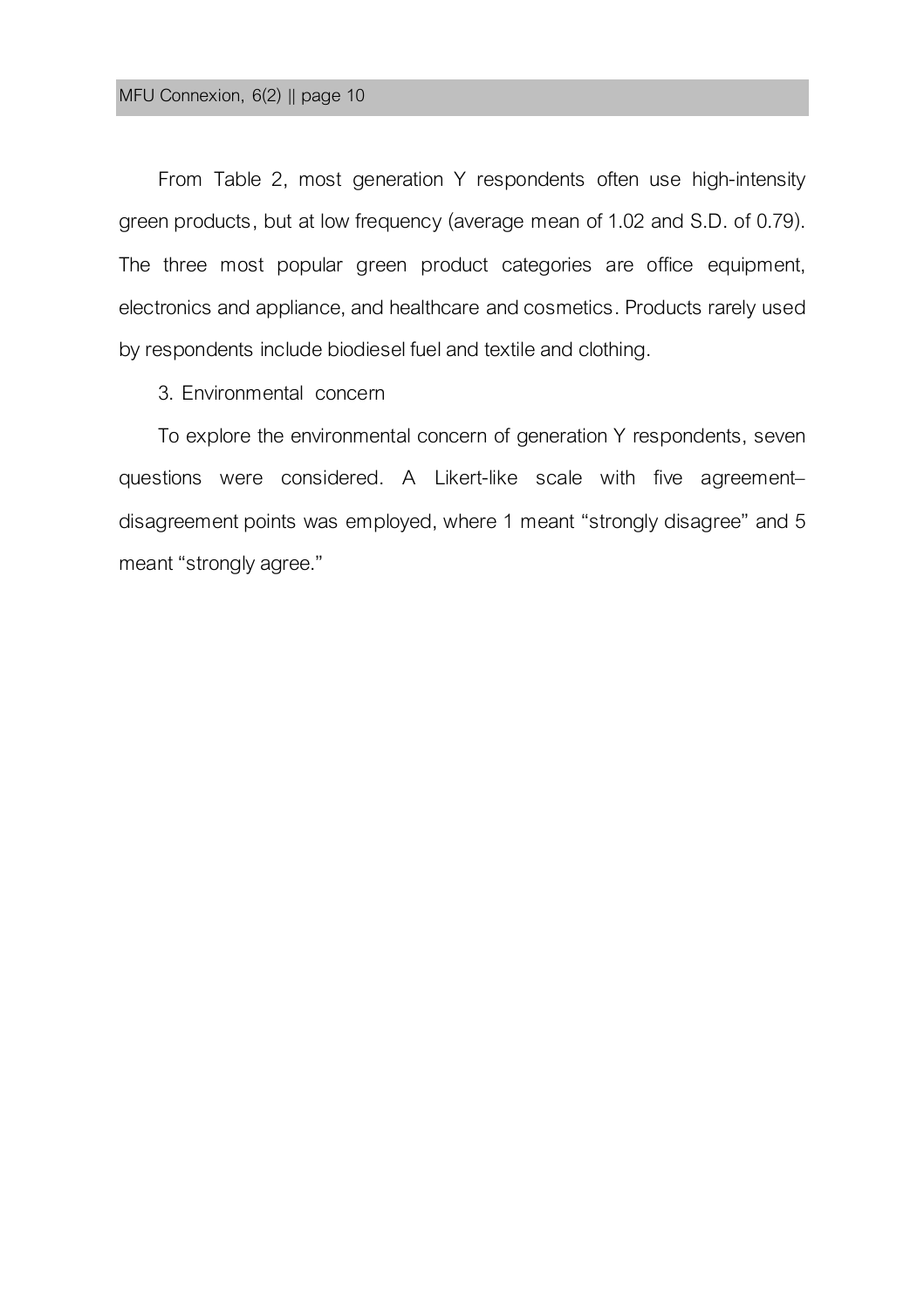| <b>Statements</b>                                              | Strongly disagree | <b>Disagree</b> | Undecided   | Agree       | Strongly agree | Mean | <b>SD</b> |
|----------------------------------------------------------------|-------------------|-----------------|-------------|-------------|----------------|------|-----------|
| 1. I am concerned with environmental problems in Chiang Mai.   | $\mathcal{P}$     | $\overline{7}$  | 114         | 597         | 313            | 4.17 | 0.65      |
|                                                                | $(0.20\%)$        | $(0.70\%)$      | $(11.00\%)$ | $(57.80\%)$ | $(30.30\%)$    |      |           |
| 2. I feel bad knowing that I used products that damage the     |                   | 14              | 209         | 658         | 152            | 3.92 | 0.63      |
| environment.                                                   |                   | $(1.40\%)$      | $(20.20\%)$ | $(63.70\%)$ | $(14.70\%)$    |      |           |
| 3. Environmental protection is the responsibility of everyone. |                   | 8               | 119         | 554         | 353            | 4.21 | 0.67      |
|                                                                |                   | $(0.80\%)$      | $(11.50\%)$ | $(53.60\%)$ | $(43.10\%)$    |      |           |
| 4. Some pollution is inevitable even if we continue to         | 23                | 109             | 135         | 551         | 216            | 2.20 | 0.96      |
| improve our standard of living.                                | $(2.22\%)$        | $(10.54\%)$     | $(13.06\%)$ | (53.29%)    | (20.89%)       |      |           |
| 5. Even if a business is forced to spend considerable          | 107               | 493             | 247         | 132         | 55             | 2.55 | 1.01      |
| resources for environmental protection, it can still invest    | $(10.30\%)$       | $(47.70\%)$     | $(23.90\%)$ | $(12.80\%)$ | $(5.30\%)$     |      |           |
| in research and development, and Thailand will remain          |                   |                 |             |             |                |      |           |
| competitive in the international market.                       |                   |                 |             |             |                |      |           |
| 6. I think it is important to protect the earth for the next   | $\overline{2}$    | 9               | 276         | 462         | 284            | 3.98 | 0.77      |
| generation.                                                    | $(0.20\%)$        | $(0.90\%)$      | $(26.70\%)$ | $(44.70\%)$ | $(27.50\%)$    |      |           |
| 7. I am very concerned about the extinction of human and       | 2                 | 9               | 339         | 412         | 271            | 3.91 | 0.80      |
| non-human species.                                             | $(0.20\%)$        | $(0.90\%)$      | $(32.80\%)$ | $(39.90\%)$ | $(26.2\%)$     |      |           |
| Average                                                        |                   |                 |             |             |                | 3.56 | 0.78      |

## **Table 3** Consumer environmental concern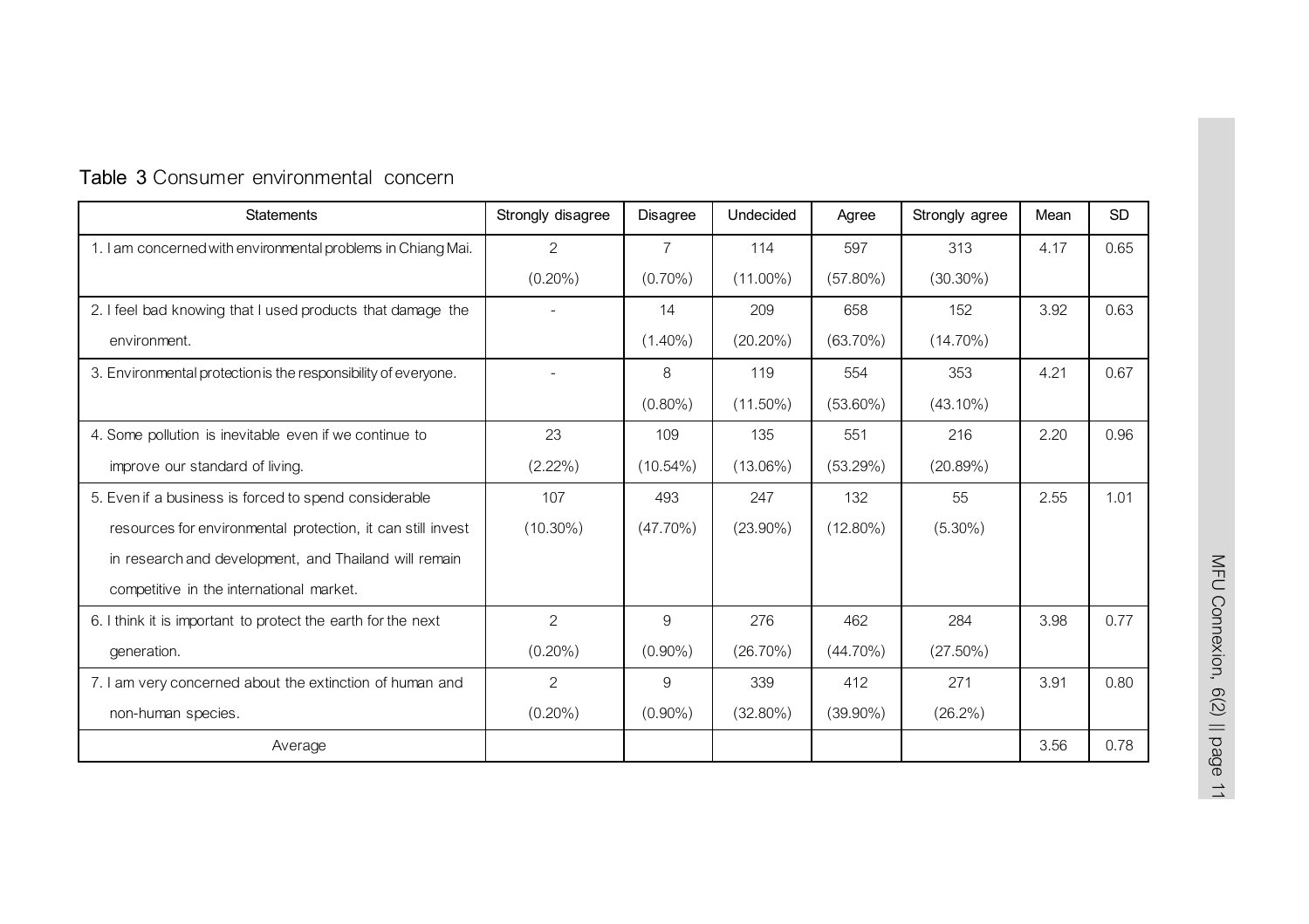As illustrated in Table 3, generation Y consumers show "moderate" levels of environmental concern, with a mean score of 3.56 out of 5. Statements 3, 1, 6, 2, and 7 have good correspondence with generation Y consumers with average scores of 4.21, 4.17, 3.98, 3.92, and 3.91, respectively.

**Section II:** Determining factors of WTP price premium for green products

|                                     | Frequency    |             |  |  |
|-------------------------------------|--------------|-------------|--|--|
| WTP category                        | (Percentage) |             |  |  |
| Not willing to pay a price premium  | 226          | $(21.86\%)$ |  |  |
| Willing to pay 1%-5% price premium  | 449          | $(43.42\%)$ |  |  |
| Willing to pay 5%-10% price premium | 205          | $(19.82\%)$ |  |  |
| Willing to pay >10% price premium   | 154          | $(14.90\%)$ |  |  |

**Table 4** Distribution of respondents by their WTP price premium category

As shown in Table 4, most respondents (78.14%) are willing to pay the price premium for green products. In particular, 43.42% and 19.82% of the respondents would accommodate price premiums of 1%–5% and 5%–10%, respectively. Conversely, 21.86% of respondents are not willing to pay a price premium for green products.

### Variables and measurement

### *Socioeconomic variables*

1. The education variable recorded the education level of respondents. Respondents are divided into two categories: "Bachelor's degree or lower" and "Higher than Bachelor's degree." Hence, more educated individuals are expected to pay more for green products.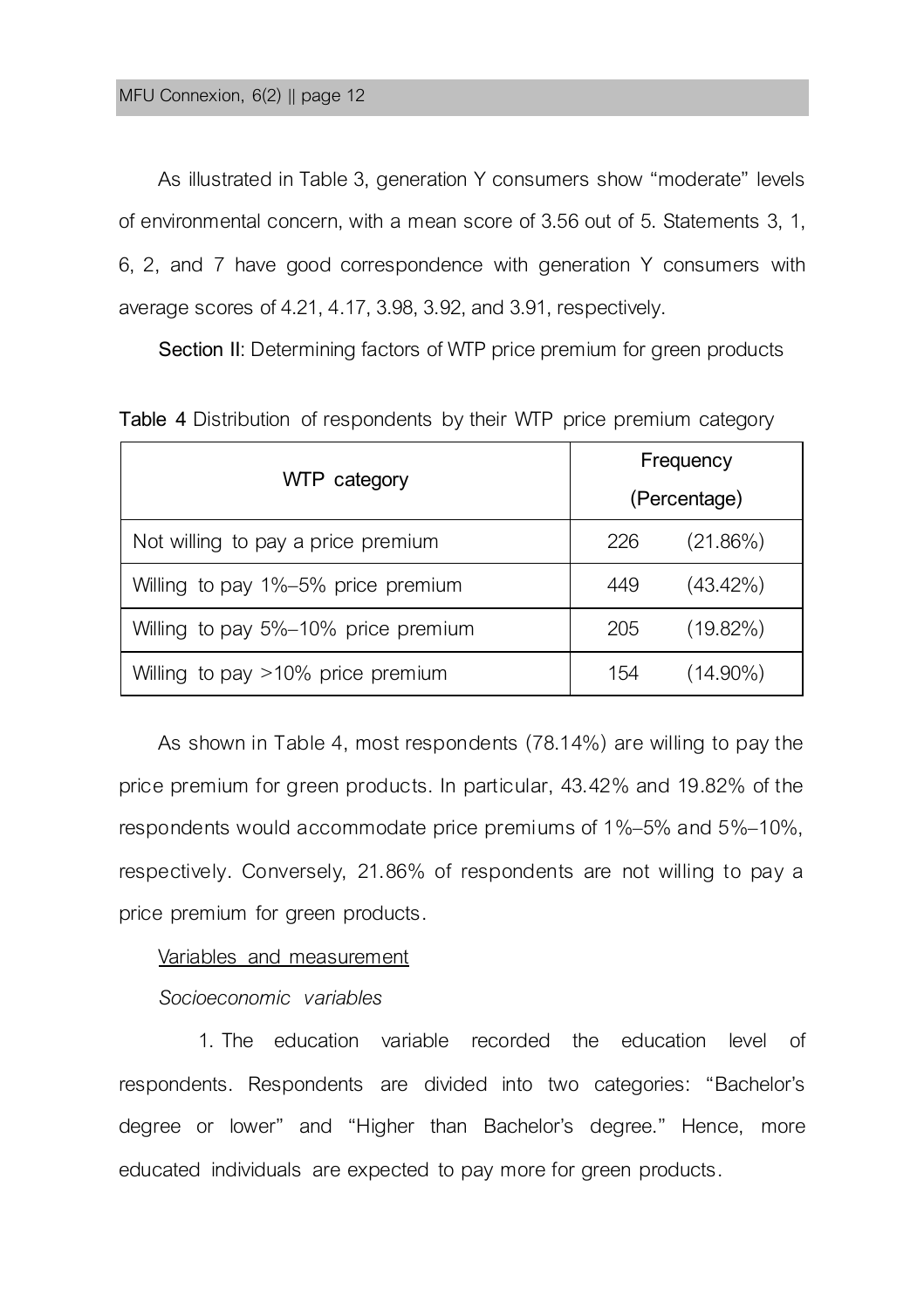2. The income variable provides a measure of the ability of respondents to pay according to their "self-reported monthly income." This variable is recorded in four categories: "Income of <25,000 THB monthly," "Income of 25,001–35,000 THB monthly," "Income of 35,001–50,000 THB monthly," and "Income of >50,000 THB monthly." Here, income is hypothesized as having a positive influence on the consumers' willingness to pay a higher price for green products.

3. Respondent status is recorded in three categories: "Single," "Married," and "Widowed/Divorced/Separated."

*Perception and attitude variables*

To evaluate perception and attitude, respondents were asked pertinent questions.

1. Familiarity: Are you familiar with green products?

The answers are "I know," "Not sure," or "I don't know."

2. Confidence: Do you have confidence in green product certifications, such as green labeling, Q standard certification, the organic Thailand's Brand, and IFOAM certification?

The answers are "Yes," "No," or "Not sure."

3. Quality: How do you compare the quality of green products with regular ones?

The answers are "Higher quality" and "Not higher quality."

4. Concern: Degree of environmental concern is a basic measure in determining consumer WTP price premium. For this variable, the average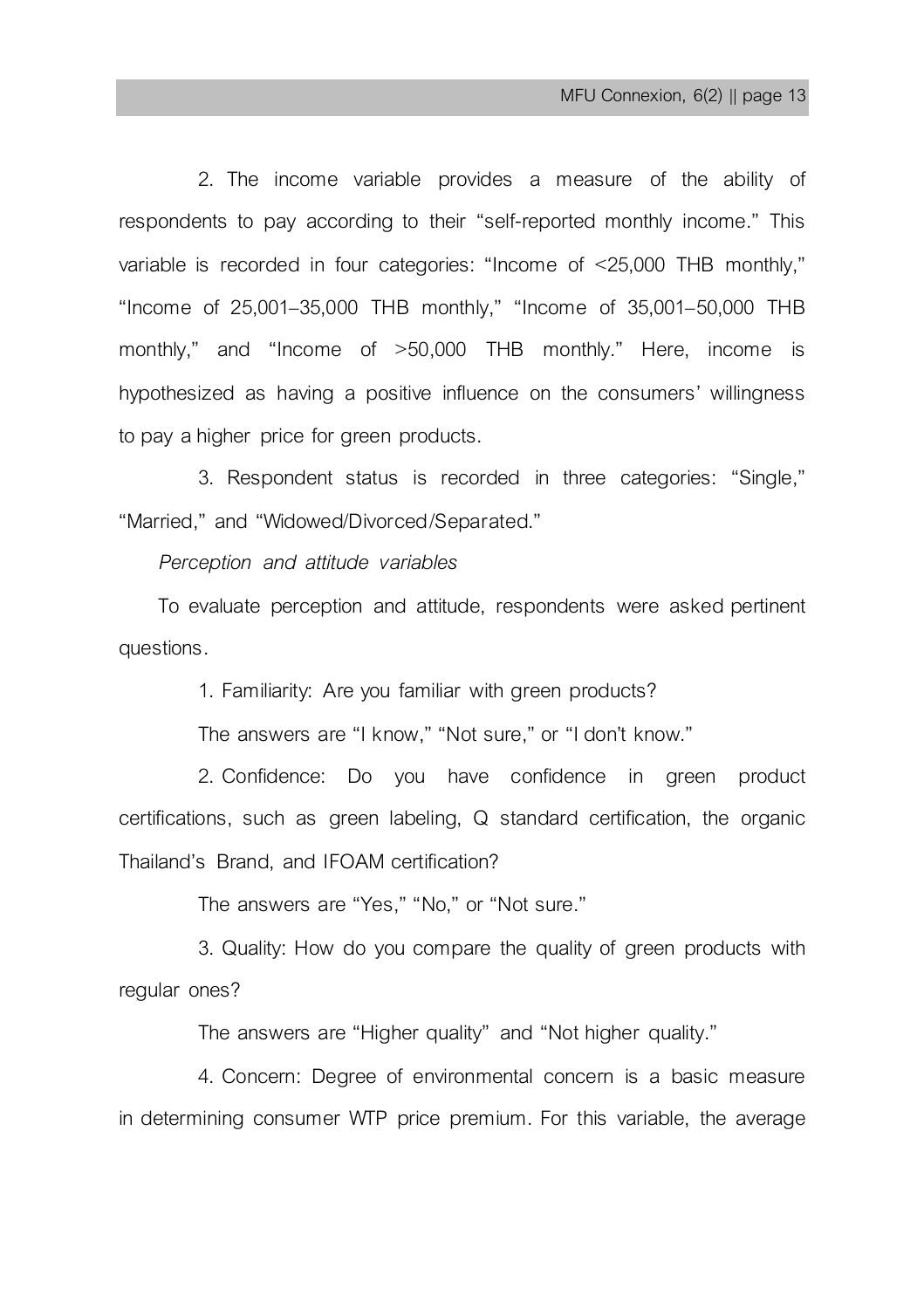level of concern was itemized using seven questions. A Likert-type scale was used, where 5 refers to highest concern.

The definitions of independent variables are presented in Table 5.

|                  | Variable definitions                      | Code        | Frequency     |
|------------------|-------------------------------------------|-------------|---------------|
| Education        | Bachelor's degree or lower = $0$ ;        | Edu         | 60            |
|                  | Higher than a Bachelor's degree $= 1$     |             |               |
| Monthly          | $25,001-35,000$ THB = 1, Otherwise = 0;   | Income1     | 158           |
| income           |                                           |             |               |
|                  | $35,001 - 50,000$ THB = 1, Otherwise = 0; | Income 2    | 30            |
|                  | $>50,000$ THB = 1, Otherwise = 0          | Income 3    | 17            |
| <b>Status</b>    | Married = 1, Otherwise = $0$ ;            | Status1     | 344           |
|                  | Widowed/Divorced/Separated $= 1$ ,        | Status2     | 38            |
|                  | Otherwise $= 0$                           |             |               |
| Familiarity with | Know = $1$ , Otherwise = 0                | Familiar    | 332           |
| green products   |                                           |             |               |
| Confidence in    | Trust = 1, Otherwise = $0$                | Certificate | 333           |
| green product    |                                           |             |               |
| certifications   |                                           |             |               |
| Quality of       | Higher quality = 1, Otherwise = 0         | Quality     | 596           |
| green products   |                                           |             |               |
| compared with    |                                           |             |               |
| regular ones     |                                           |             |               |
| Environmental    | Mean score of environmental concern       | Concern     | Mean = $3.54$ |
| Concern          | $(1-5 \text{ score})$                     |             |               |

**Table 5** Definition of independent variables used in the model

The estimation of ordered logit regression is reported in Table 6. The WTP price premium of generation Y consumers is influenced by various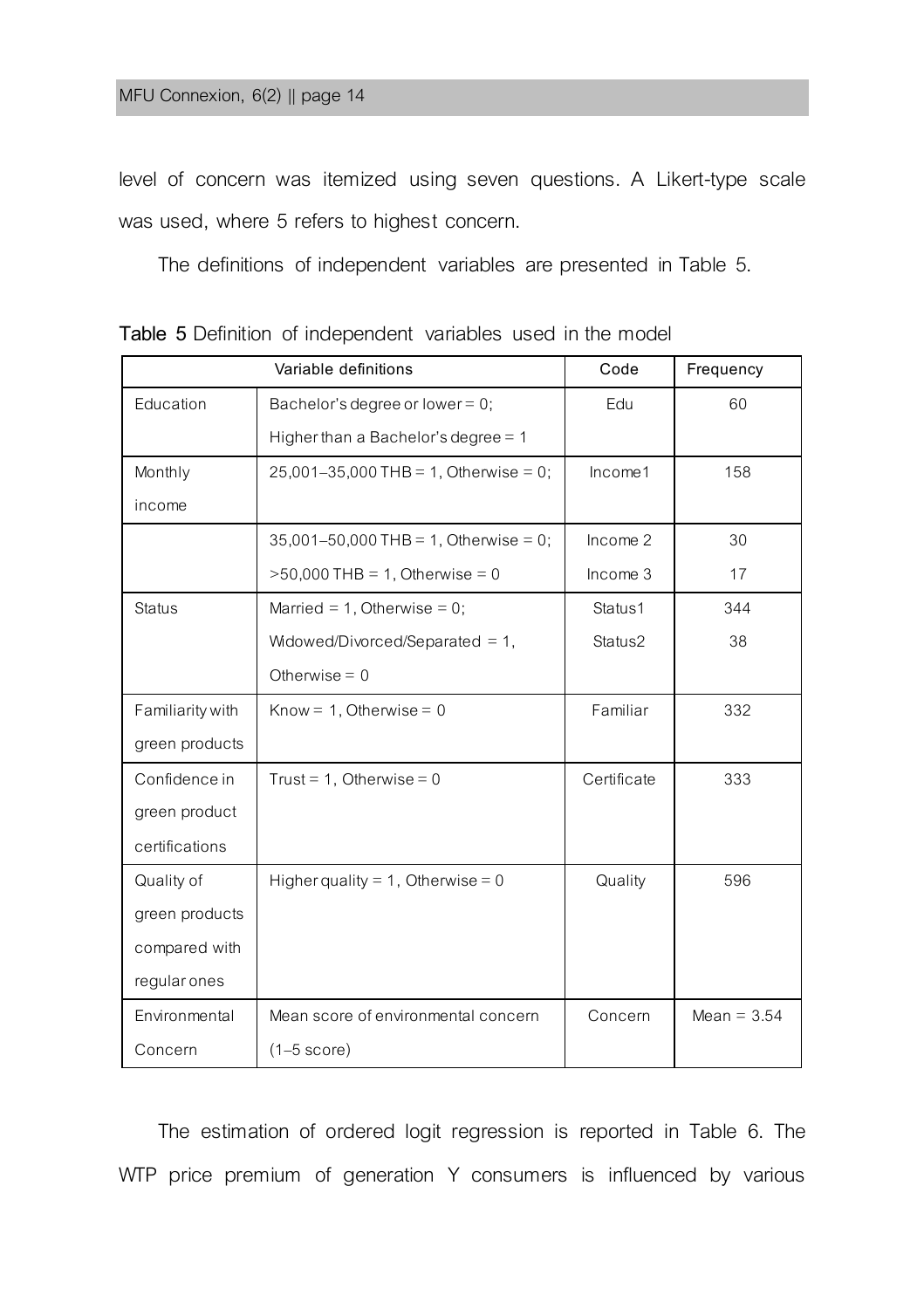factors. Among them, results showed that education level has a strong positive relationship with WTP at 99% confidence level. Generation Y consumers with higher education are willing to pay more at price premium for green products relative to conventional products. Average marginal effect is approximately 0.05, suggesting that consumers who completed a degree higher than the Bachelor's degree are approximately 5% more inclined toward WTP price premium compared with Bachelor's degree graduates or non-graduates. One reason could be that educated people are more conscious of health and environmental problems, and they also have high levels of social responsibility.

|  | Table 6 Coefficients of ordered logit equation of WTP price premium and |  |  |  |  |  |
|--|-------------------------------------------------------------------------|--|--|--|--|--|
|  | their average marginal effect                                           |  |  |  |  |  |

| Variables                 | Coefficients | Average marginal effect |
|---------------------------|--------------|-------------------------|
| I evel of education       | $0.3262***$  | 0.0537                  |
|                           | (0.16)       |                         |
| Income: 25,001-35,000 THB | $0.3618***$  | 0.0595                  |
|                           | (0.17)       |                         |
| Income: 35,001-50,000 THB | $0.7197***$  | 0.1183                  |
|                           | (0.36)       |                         |
| $Income: >50,000 THB$     | $1.298***$   | 0.2136                  |
|                           | (0.50)       |                         |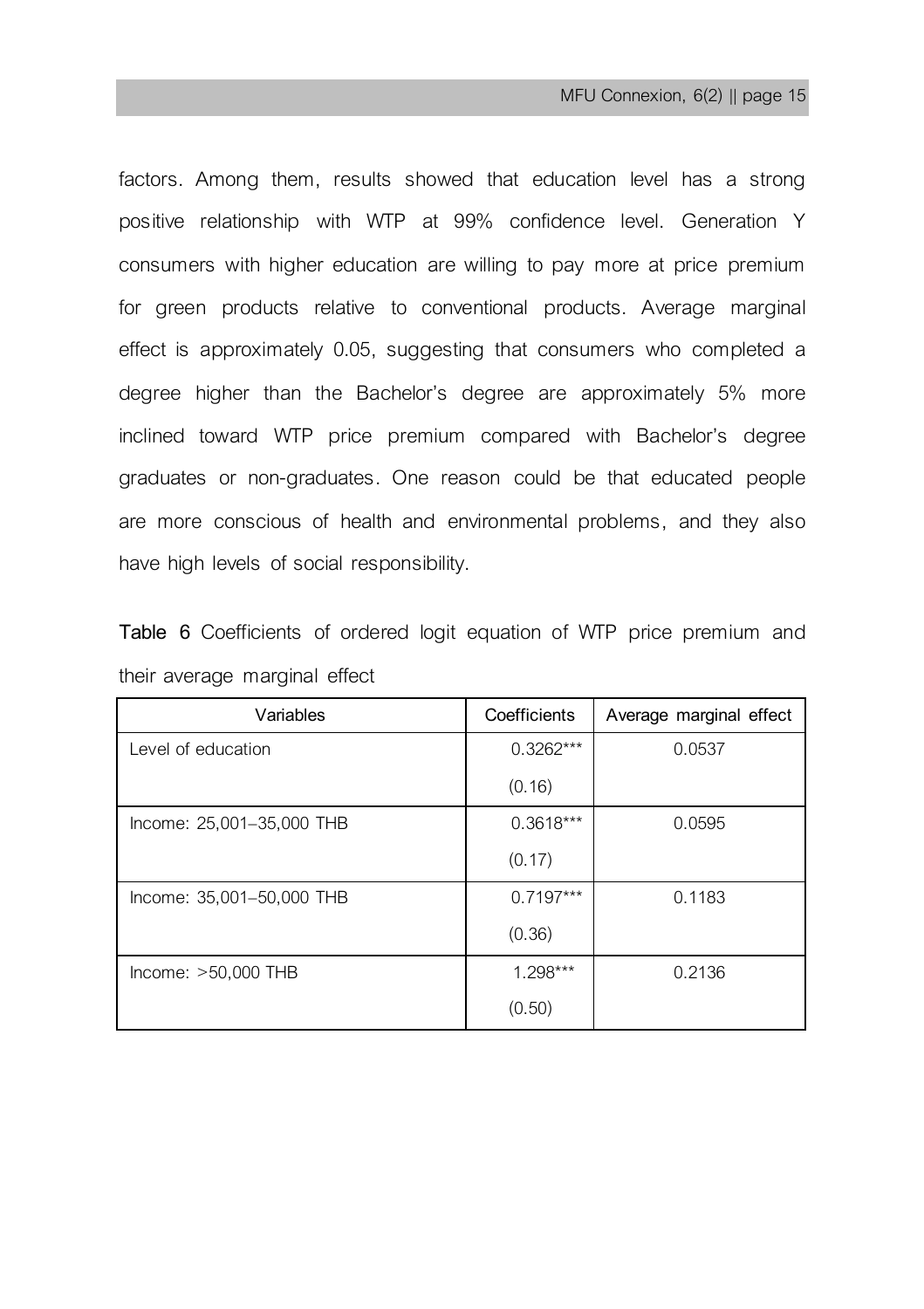### **Table 6** (continued)

| Variables                               |              | Coefficients | Average marginal effect |
|-----------------------------------------|--------------|--------------|-------------------------|
| Status: Married                         |              | $-0.2442**$  | $-0.0402$               |
|                                         |              | (0.14)       |                         |
| Status: Widowed/Divorced/Separated      |              | $-0.9878***$ | $-0.1625$               |
|                                         |              | (0.32)       |                         |
| Familiarity with green products         |              | $0.6373***$  | 0.1048                  |
|                                         |              | (0.20)       |                         |
| Confidence in green product             |              | $0.6030***$  | 0.0992                  |
| certifications                          |              | (0.20)       |                         |
| Quality of green products compared with |              | $0.3769***$  | 0.0619                  |
| regular ones                            |              | (0.12)       |                         |
| Environmental concern                   |              | $0.3826***$  | 0.0629                  |
|                                         |              | (0.13)       |                         |
| Statistical report:                     |              |              |                         |
| log likelihood                          | $-1279.4711$ |              |                         |
| Pseudo R-square                         | 0.0287       |              |                         |
| LR chi2                                 | 75.52        |              |                         |
| Prob > chi2                             | 0.0000       |              |                         |
| Number of observations                  | 1015         |              |                         |

Remarks: \*, \*\*, \*\*\* indicate levels of significance at 10%, 5%, and 1%, respectively. Standard errors in parentheses.

The income variable, as expected, showed positive signs on all income coefficients at the 99% confidence level, signifying that WTP price premium increases along with the income of generation Y consumers. Such finding present a logical conclusion of consumer purchase pattern caused by the rise of purchasing power. Compared with the average marginal effects of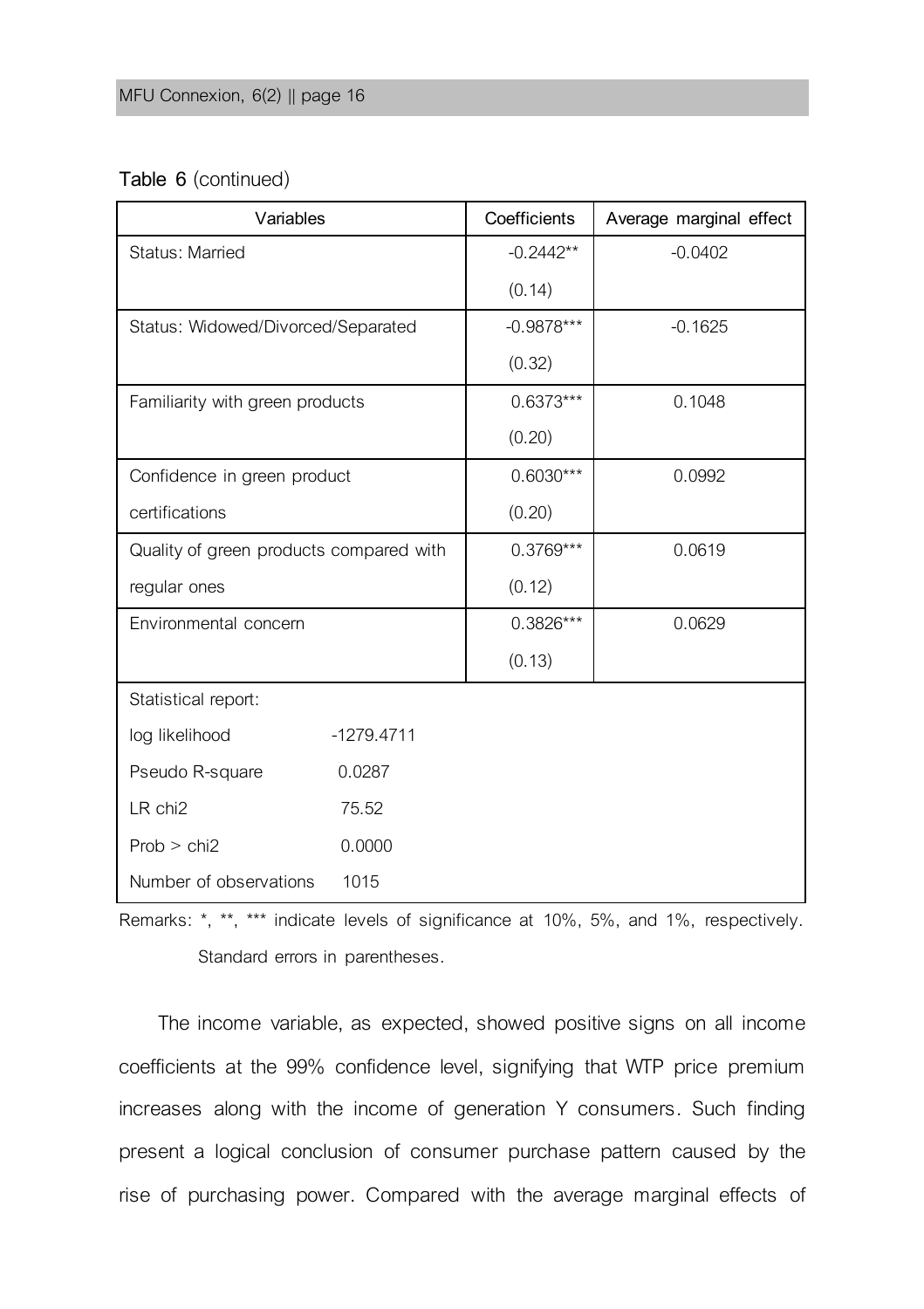other independent variables, income is the most important determinant of WTP for generation Y in Chiang Mai province.

As for the variable on respondent status, this study found that generation Y consumers who are single are likely to pay an extra price for green products compared with the other respondents (i.e., married or widowed/divorced/separated).

Familiarity with green products show a strong positive relationship to WTP, suggesting that generation Y consumers aware of green products are willing to pay more for them. Average marginal effect is approximately 0.10, which reveals that generation Y consumers familiar with green products are willing to pay 10% more compared with others. Similarly, generation Y consumers who have confidence in green product certifications (e.g., green labeling, Q standards, Thailand's Brand, and IFOAM) are likely to pay higher for green products.

With regard to the quality variable, results showed a positive relation between trust in green product quality and WTP. Generation Y consumers who believe that green products have higher quality than non-green ones are more likely to pay a higher price premium.

In terms of environmental concern, results indicate a significantly positive effect on WTP by environmental concern. This correlation suggests that generation Y consumers with higher levels of concern seem willing to pay more for green products. An increase in environmental concern also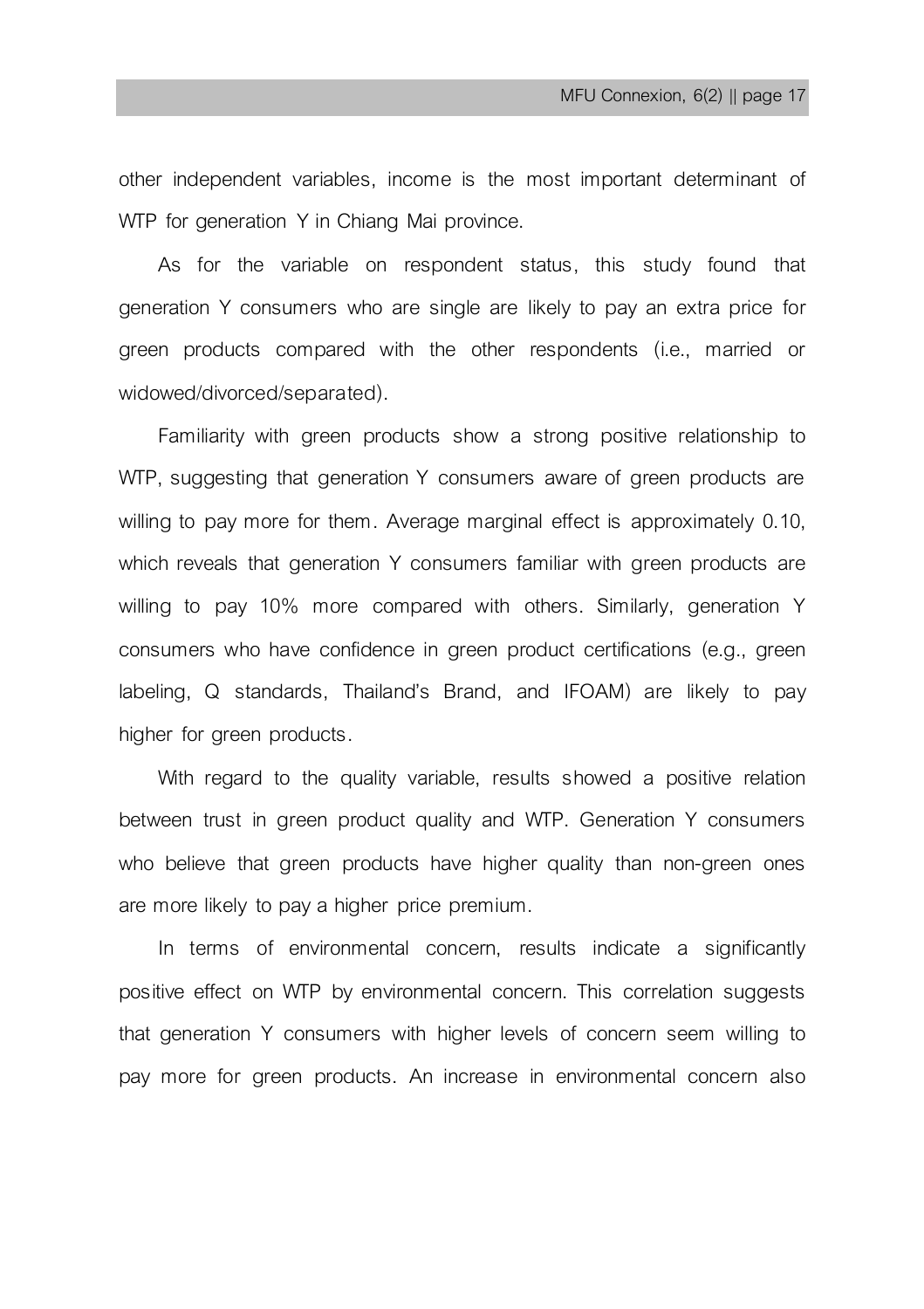increases WTP by 7%. The environmental concern of consumers is likely to lead to green buying behavior.

In conclusion, results exhibit the strong effects of education level, income level, status, familiarity with green products, cognizance of green product certifications, cognizance of green product quality, and level of environmental concern on WTP for all available specifications. These outcomes indicate that solving environmental problems by increasing environmental consciousness is complicated. Such problems require the participation of both society and government. Individuals should take a mature view of social responsibility by education. Conversely, the government should extend support by promoting confidence in green products.

#### **Conclusion**

Green growth is an important issue in Thailand, particularly in Chiang Mai, which is one of its pilot provinces. This paper evaluates the WTP of generation Y consumers of green products in that province. Findings indicate that majority of generation Y consumers are willing to pay a price premium of 1% to 5% for green products, which can be viewed as the cost of investment in human health and world environment.

Moreover, most generation Y consumers are concerned with green consumption, but only at the medium level. Additionally, 78% of generation Y are willing to pay at price premium, implying that generation Y consumers can afford to pay more for green products, although their level of acceptability varied considerably. Ordered logit model showed that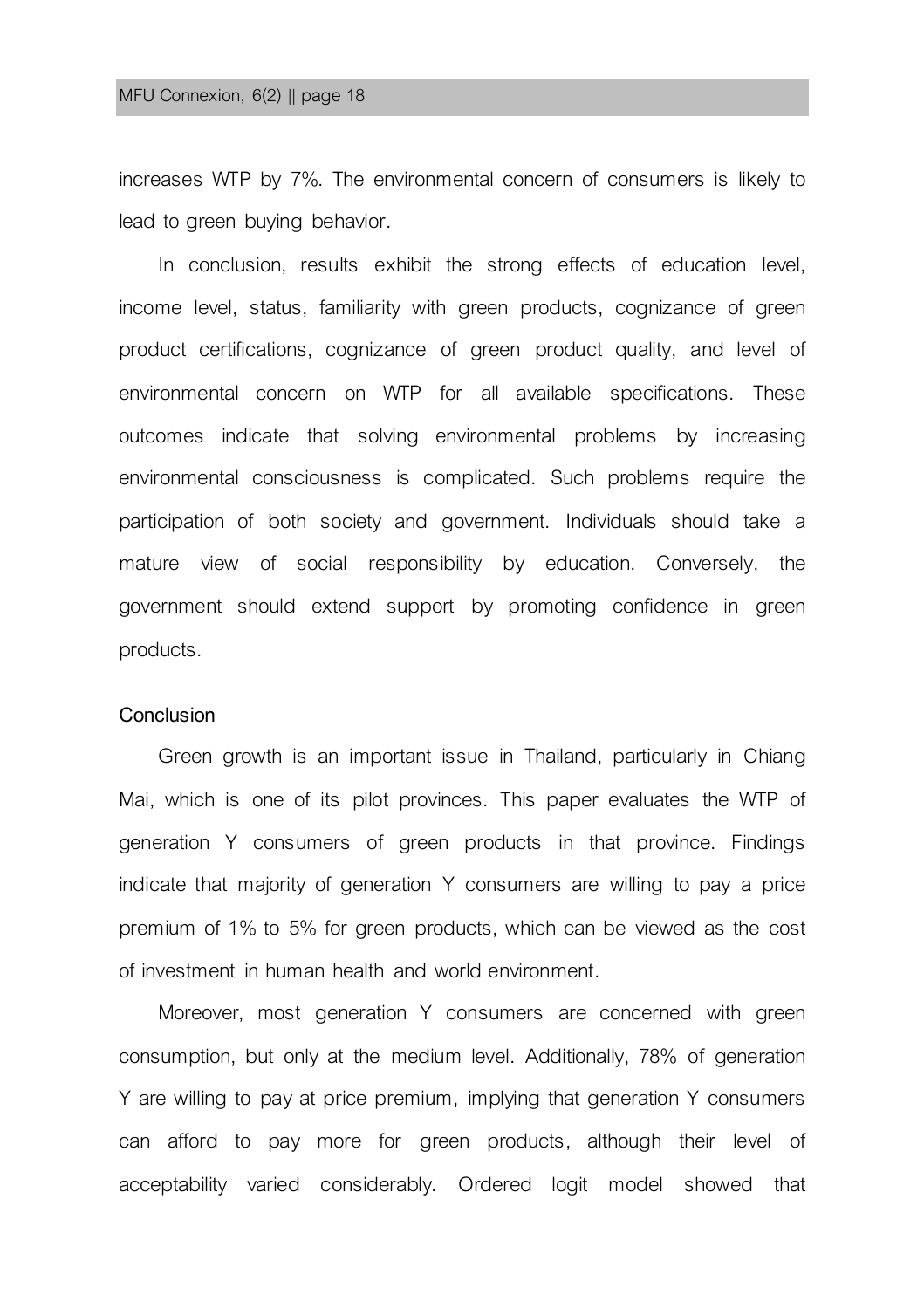education level, income, gender, familiarity with green products, confidence in green product certifications, perception of green product quality, and degree of environmental concern significantly affect WTP price premium for green commodities.

Results further showed that knowledge of green products and confidence in green product certifications among the generation Y respondents are satisfactory but not adequate. Hence, awareness raising programs for existing and new consumers may be an effective mechanism for promoting green products in future. Moreover, awareness and trust in certification can be increased through efforts such as campaigns and demonstrations.

Finally, for policy implications, considerable effort should be made toward promoting confidence in green product certification, improving consumer perception of green product quality, and increasing the levels of environmental concern. If consumers lack any of the aforementioned, the green product market cannot succeed in Thailand.

### **References**

AirDye. (2011) *Green is gold - Consumers want eco-friendly products® good for business*, Available: http://blog.airdye.com/ goodforbusiness/2009/06/08/green-is-gold/> [20 August 2015]

Berry, B. (2007) *Going green: The future of the retail food industry*, agri-food trade service, Available: www.ats.agr.gc.ca [13 January 2015]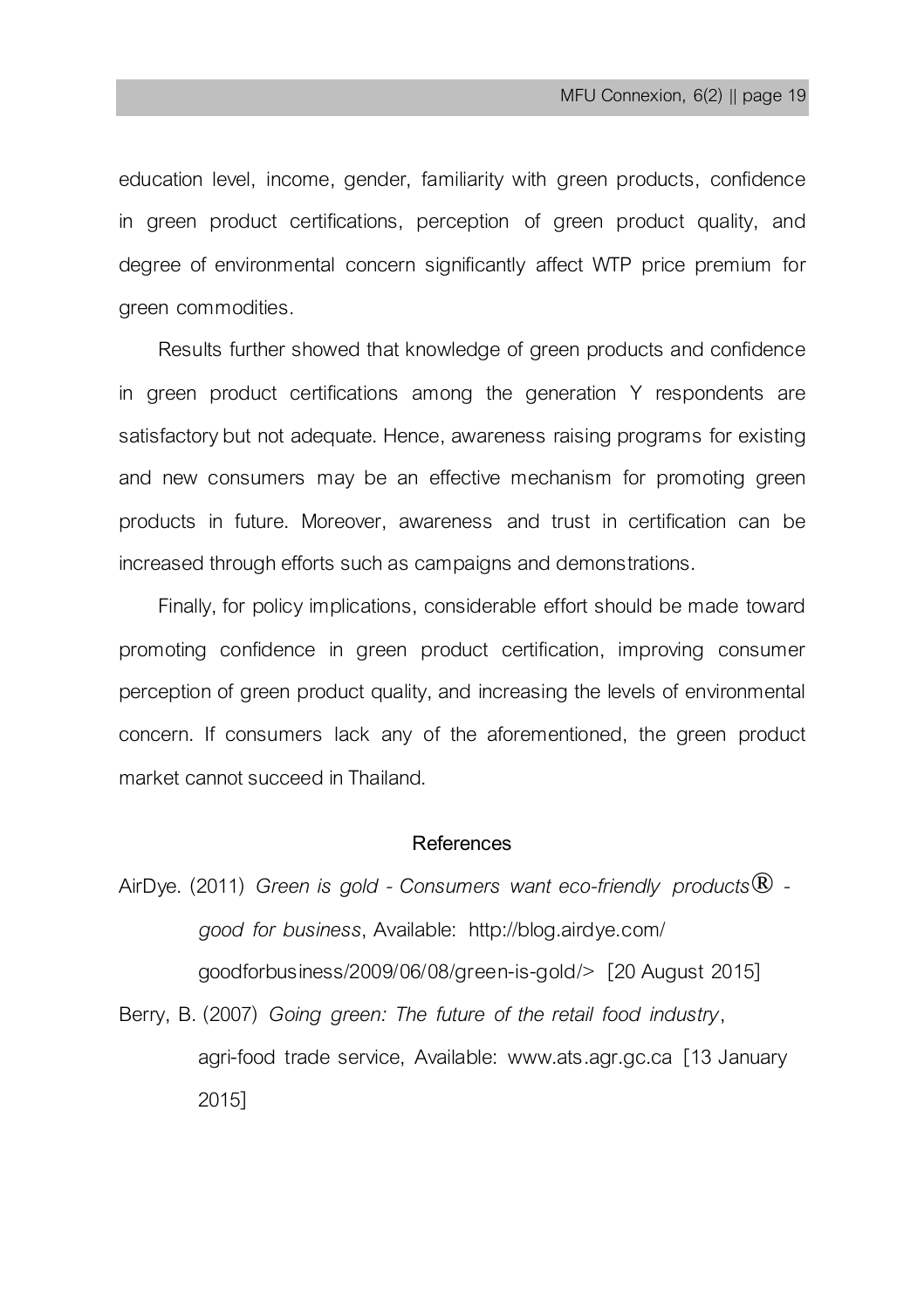- Broadbridge, A., et al. (2007) Experiences, perceptions and expectations of retail employment for generation Y, *Career Development International,* vol. 12, no. 6, pp. 523-544.
- Cui, Y., et al. (2003) Cause-related marketing: How generation Y responds, *International Journal of Retail and Distribution Management*, vol. 31, no. 6, pp. 310-320.
- Komchadluek. (2013) *Enjoy buying vegetables in QR code era*, Available: http://www.komchadluek.net/news/lifestyle/161119 [7 July 2016]
- Kumar, A. & Lim, H. (2008) Age differences in mobile service perceptions: Comparison of generation Y and baby boomers, *Journal of Services Marketing*, vol. 22, no. 7, pp. 568 -577.
- Morton, L. P. (2002) Targeting generation Y, *Public Relations Quarterly,*  vol. 47, no. 2, p. 16-26.
- Ordun, G. (2015) Millennial (Gen Y generation Y) consumer behavior, their shopping preferences and perceptual maps associated with brand loyalty, *Canadian Social Science*, vol. 11, no. 4, pp. 40-55. Doi: 10.3968/6697
- Ottman, J. (1997) *Green marketing opportunity for innovation*, Lincolnwood, ILL: NTC, Business Books.
- Sena, M. (2016) *Green industry analysis 2016 sustainability, the green industry, and you*, Available: https://www.franchisehelp.com/ industry-reports/green-industry-report/ [7 July 2016]